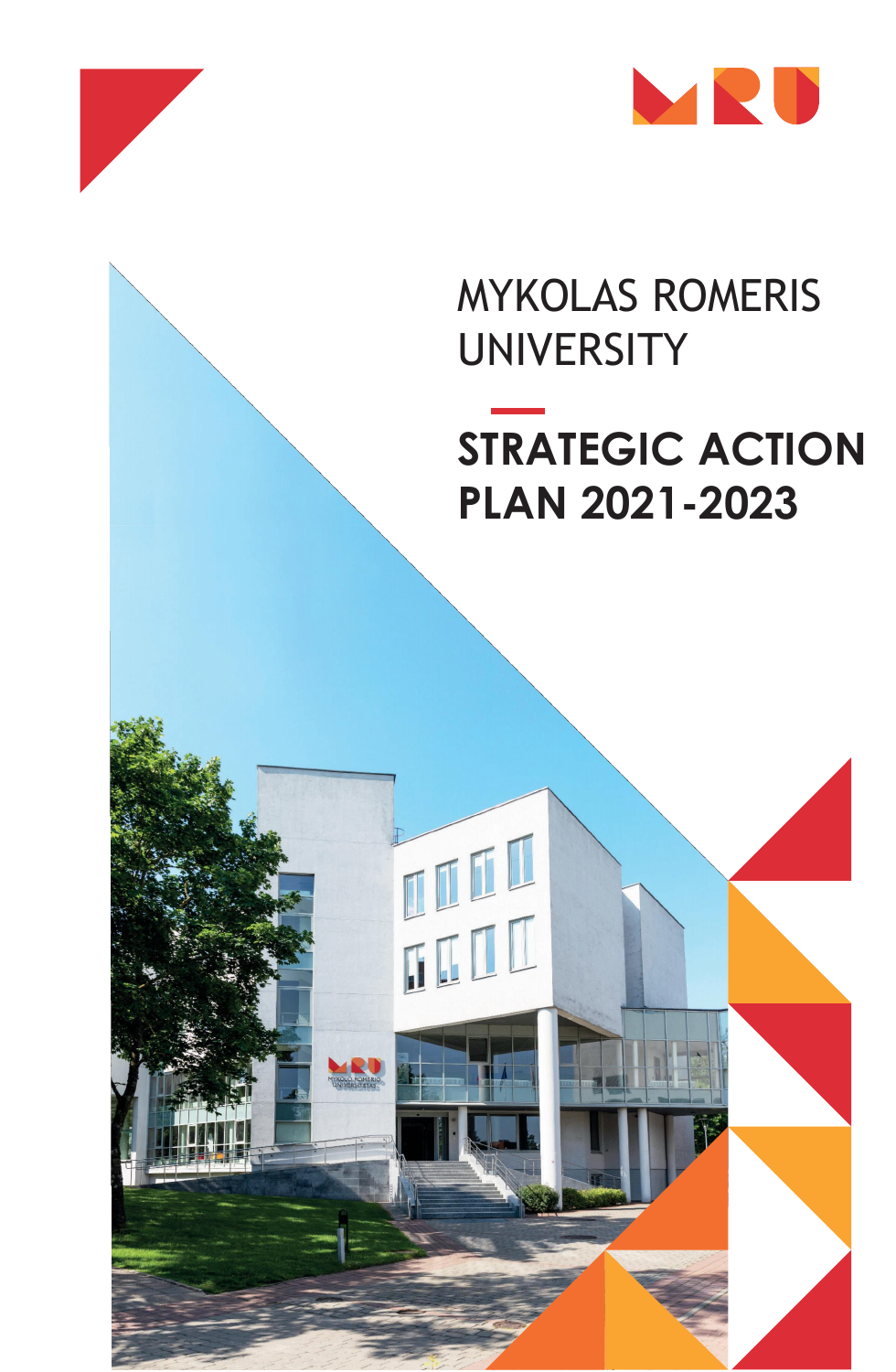

#### **University vision**

**An open, progressive, vibrant and cohesive academic community, a leader in social sciences in the European Higher Education area**

#### **University mission**

**To strengthen the democratic State of Lithuania; to promote socially balanced progress of society based on innovative science; to develop independent, creative, responsible, committed to critical thinking and lifelong learning individuals; to open ways for each community member to personal and professional success.**

### **Our identity**

**Dynamic and international university of an individual, society and state.**

### **Strategic directions:**

- **Advanced science for building social innovation**
- **Studies responsive to the needs of multinational global market**

- **Advancement of an integral lifelong learning system**
- **Sustainable internationalization**
- **Enhancement of the well-being of employees**
- **Development of a balanced environment and modern infrastructure**
- **Increase of the visibility and reputation of the university**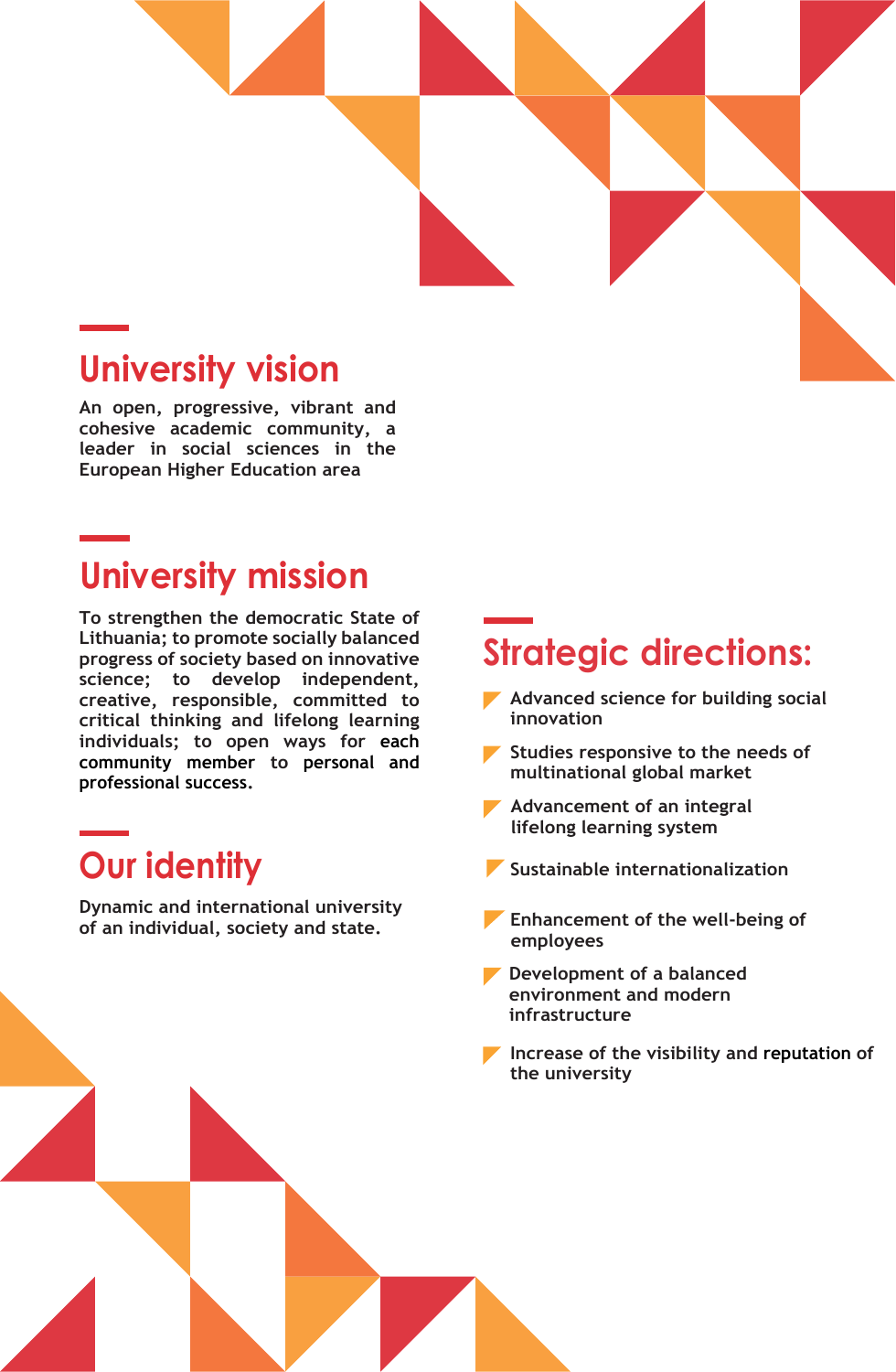**Abbreviations**

**SK - Strategic direction STR - Strategic indicator ST – Monitored indicator** **ARC – Academic Affairs Centre FT – Financial Office ITC – IT Centre**

**KRC – Communication and Marketing Centre MIC – Research and Innovation Centre PT – Personnel Office** 

**SSC – Health and Sports Centre TT – International Office ŪT – Service Office**

| Indicator<br>No. | <b>Indicator</b><br>type | <b>Connection to</b><br>strategic<br>direction | <b>Strategic indicators of</b><br>studies                                                                                                                                                                                | <b>Current</b><br>situation | 2021           | 2022            | 2023 | <b>Department</b><br>In charge           | <b>Measures/Projects</b>                                                                                                                                                                                                     | <b>Property and financial</b><br><b>resources</b>                                           |
|------------------|--------------------------|------------------------------------------------|--------------------------------------------------------------------------------------------------------------------------------------------------------------------------------------------------------------------------|-----------------------------|----------------|-----------------|------|------------------------------------------|------------------------------------------------------------------------------------------------------------------------------------------------------------------------------------------------------------------------------|---------------------------------------------------------------------------------------------|
|                  | <b>STR</b>               | SK <sub>2</sub>                                | Change in the<br>number of<br>students and<br>listeners (%)                                                                                                                                                              | 6291                        | 5%             | 5%              | 5%   | ARC, KRC<br>academic<br>departments      | Review and improvement of the quality management system<br>for studies<br>• Development and implementation of preventive measures<br>and methodologies                                                                       | National budget<br>appropriations<br>MRU funds<br>• Targeted                                |
|                  | <b>ST</b>                | SK <sub>2</sub>                                | Change in the ratio<br>of students who<br>suspended studies                                                                                                                                                              | 31%                         | 27%            | 23%             | 20%  | ARC<br>academic<br>departments           | Improvement of the teachers' pedagogical competencies<br>building system<br>Feedback system review and enhancement with                                                                                                      | funding/projects                                                                            |
|                  | <b>ST</b>                | SK <sub>2</sub>                                | Change in the ratio of dropout<br>students after the 1st year of<br>study                                                                                                                                                | 21%                         | 18%            | 16%             | 15%  |                                          | provision of feedback from trainers                                                                                                                                                                                          |                                                                                             |
| $\overline{2}$   | <b>STR</b>               | SK <sub>3</sub>                                | Change in the number of<br>lifelong learners (certificates<br>issued) $(\%)$                                                                                                                                             | 1600                        | 40%            | 30%             | 20%  | KRC, MIC<br>academic<br>department<br>S. | . Improvement of LAB training platform<br><b>Expansion of outsourcing to external users</b><br>• Strengthening science-business-government partnerships                                                                      | <b>· MRU funds</b><br>' Targeted<br>funding/projects                                        |
| $\overline{3}$   | <b>STR</b>               | SK <sub>2</sub>                                | Change in the ratio of<br>study programmes with<br>mixed learning                                                                                                                                                        | 15%                         | 20%            | 25%             | 30%  | ARC<br>academic<br>departments           | Preparation of mixed learning type study methodology,<br>and training of teachers                                                                                                                                            | · National budget<br>appropriations<br>• MRU funds<br>• Targeted<br>funding/projects        |
| $\overline{4}$   | <b>STR</b>               | SK <sub>2</sub>                                | Enhancing career system                                                                                                                                                                                                  | 5%                          | 10%            | 15%             | 20%  | ARC                                      | • Integration of experiential education into study process<br>• Career monitoring and support system improvement<br>· Alumni network creation                                                                                | · National budget<br>appropriations<br>• MRU funds                                          |
|                  | <b>ST</b>                | SK <sub>2</sub>                                | Share of ongoing study<br>programmes with experiential<br>education $(\%)$                                                                                                                                               |                             |                |                 |      | academic<br>departments                  | • Mentors network creation                                                                                                                                                                                                   | • Targeted<br>funding/projects                                                              |
|                  | <b>ST</b>                | SK <sub>2</sub>                                | Change in the number of<br>mentored students (%)                                                                                                                                                                         | 145                         | 20%            | 25%             | 30%  |                                          |                                                                                                                                                                                                                              |                                                                                             |
| -5               | <b>STR</b>               | SK <sub>2</sub>                                | Number of international<br>degree programmes (double<br>degree; joint degree)                                                                                                                                            | 11                          | 12             | 14              | 16   | TT.<br>academic<br>departments           | • Experience exchange and support system growth                                                                                                                                                                              | · National budget<br>appropriations<br>• MRU funds<br>• Targeted<br>funding/projects        |
| 6                | <b>STR</b>               | SK <sub>2</sub>                                | Number of degree<br>rogrammes with a<br>certificate- supplement                                                                                                                                                          | $\Omega$                    | $\overline{4}$ | 8               | 12   | <b>ARC</b><br>academic<br>departments    | . Integration of certified competencies into study<br>programmes                                                                                                                                                             | · National budget<br>appropriations<br>• MRU funds<br><b>· Targeted</b><br>funding/projects |
| $\overline{7}$   | Str                      | SK <sub>1</sub>                                | Ratio of peer-reviewed<br>articles included into CA<br>WoS and/or Scopus<br>databases                                                                                                                                    | 48%<br>(2020)               | 51%            | 53%             | 55%  |                                          | . Development of the Research Promotion Fund<br>· Improvement of research support system<br>. Review of scientific load norms                                                                                                | National budget<br>appropriations<br>MRU funds                                              |
| 8                | <b>Str</b>               | SK <sub>1</sub>                                | Ratio of articles published in<br>Q1 and Q2 quartiles of CA<br>WoS and/or Scopus databases<br>journals to all articles<br>published in CA WoS and/or<br>Scopus databases                                                 | 72%<br>(2020)               | 75%            | 78%             | 80%  | MIC, KRC,                                | • Development of research regulations<br>. Improvement of the system for promoting research                                                                                                                                  | Targeted<br>funding/projects                                                                |
| 9                | <b>Str</b>               | SK <sub>1</sub>                                | Ratio of articles published<br>in a specific scientific field<br>journals included in the CA<br>WoS and/or Scopus from all<br>articles published in CA WoS<br>and/or Scopus publications                                 | 45%<br>(2020)               | 47%            | 49%             | 50%  | academic<br>departments                  |                                                                                                                                                                                                                              |                                                                                             |
| 10               | <b>Str</b>               | SK <sub>1</sub>                                | Ratio of monographs, parts<br>of monographs, published<br>by internationally<br>récognized scientific<br>publishers                                                                                                      | 44%<br>(2020)               | 46%            | 48%             | 50%  |                                          |                                                                                                                                                                                                                              |                                                                                             |
| 11               | <b>Str</b>               | SK <sub>1</sub>                                | Increase in citation percentage<br>of articles included CA WoS<br>and/or Scopus databases                                                                                                                                | 1308 pcs.<br>(2019)         | 20%            | 20%             | 15%  |                                          |                                                                                                                                                                                                                              |                                                                                             |
| 12               | <b>Str</b>               | SK <sub>1</sub>                                | Number of MRU research<br>journals included in the CA<br>WoS and/or Scopus<br>databases                                                                                                                                  | 2 pcs.                      | $\overline{3}$ | 3               | 4    | MIC, TT,                                 | . Review of the university publishing policies and<br>procedures                                                                                                                                                             | <b>MRU</b> funds<br><b>Targeted</b><br>funding/projects.                                    |
|                  | <b>St</b>                | SK <sub>1</sub>                                | Growth in percentage of<br>the weighted sum of<br>social science papers in<br>the<br>annual (formal)<br>evaluation                                                                                                       | 2757 pts<br>(2020)          | 30%            | 30%             | 20%  | academic<br>departments                  | • Development of the Research Promotion Fund<br>· Improvement of research support system<br>. Review of scientific load norms<br>• Development of research regulations<br>. Improvement of the system for promoting research | National budget<br>appropriations<br>MRU funds<br>· Targeted<br>funding/projects            |
|                  | <b>St</b>                | SK <sub>1</sub>                                | Change in the ratio of<br>memberships<br>in<br>editorial<br>international<br>boards of research journals<br>indexed in CA WoS and<br>Scopus<br>databases<br>compared to all<br>memberships in editorial<br>boards $(\%)$ | 51 pcs.<br>(2019)           | 10%            | 7%              | 7%   |                                          |                                                                                                                                                                                                                              |                                                                                             |
|                  | <b>St</b>                | SK7                                            | Change in the number of<br>popular science activities<br>(%)                                                                                                                                                             | 126 pcs.<br>(2018)          | 15%            | 15%             | 15%  |                                          |                                                                                                                                                                                                                              |                                                                                             |
| 13               | <b>Str</b>               | SK <sub>1</sub>                                | Growth in percentage of<br>doctoral students                                                                                                                                                                             | 188 pers.<br>(2019)         | 5%             | 5%              | 5%   | <b>MIC</b>                               | . Augmenting international funding to improve the doctoral<br>studies process and to increase accessibility.<br>Enhancing the availability of the Science Promotion Fund for                                                 | National budget<br>appropriations<br>MRU funds<br>Targeted<br>funding/projects              |
| 14               | <b>Str</b>               | SK <sub>1</sub>                                | Change in ratio of<br>international students among<br>doctoral students                                                                                                                                                  | 9%<br>(2019)                | 10%            | 11%             | 12%  | academic<br>departments                  | doctoral students, development of a one-off incentive fund                                                                                                                                                                   |                                                                                             |
|                  | <b>St</b>                | SK <sub>1</sub>                                | Growth in number of<br>postdoctoral trainees                                                                                                                                                                             | 6 pers.<br>(2020)           | 8              | 10 <sup>°</sup> | 12   |                                          |                                                                                                                                                                                                                              |                                                                                             |
| 15               | <b>Str</b>               | SK <sub>1</sub>                                | Change in ratio of<br>doctoral students<br>seeking European<br>Doctoral<br>Certificate                                                                                                                                   | 0%<br>(2020)                | 5%             | 7%              | 10%  |                                          |                                                                                                                                                                                                                              |                                                                                             |
| 16               | <b>Str</b>               | SK <sub>1</sub>                                | Growth of ratio of projects<br>with a high international<br>implementation level                                                                                                                                         | 28 pcs.                     | 10%            | 10%             | 10%  | MIC, TT,                                 | • Development of networks of international scientific partnerships<br>• Development of support systems for project work and<br>service range improvement                                                                     | National budget<br>appropriations<br>Targeted<br>funding/projects                           |
| 17               | <b>Str</b>               | SK <sub>1</sub>                                | Growth of ratio of superior<br>level national projects                                                                                                                                                                   | 43 pcs.                     | 10%            | 10%             | 10%  | academic<br>departments                  |                                                                                                                                                                                                                              |                                                                                             |
|                  | <b>St</b>                | SK <sub>1</sub>                                | Growth of ratio of national<br>and international project<br>applications submitted                                                                                                                                       | 121 pcs.                    | 5%             | 5%              | 5%   |                                          |                                                                                                                                                                                                                              |                                                                                             |
| 18               | <b>Str</b>               | SK <sub>1</sub>                                | Success index of national<br>and international project<br>applications submitted                                                                                                                                         | 31%                         | 30%            | 30%             | 30%  |                                          |                                                                                                                                                                                                                              |                                                                                             |
|                  | <b>St</b>                | SK <sub>1</sub>                                | Growth of MRU revenue from<br>expert and training services                                                                                                                                                               | <b>EUR 310</b><br>000       | 20%            | 20%             | 15%  | MIC, KRC,<br>academic<br>departments     | Research support system improvement<br>· Administration of outsourcing and expert services<br>system improvement                                                                                                             | MRU funds                                                                                   |
| 19               | <b>Str</b>               | SK <sub>1</sub>                                | Number of excellence<br>centres                                                                                                                                                                                          | $\mathbf 0$                 | $\mathbf 0$    | $\mathbf{0}$    | -1   | <b>MIC</b><br>academic<br>departments    | . Improvement of the system for promoting scientific activities.                                                                                                                                                             | National budget<br>appropriations<br>MRU funds<br><b>· Targeted</b><br>funding/projects     |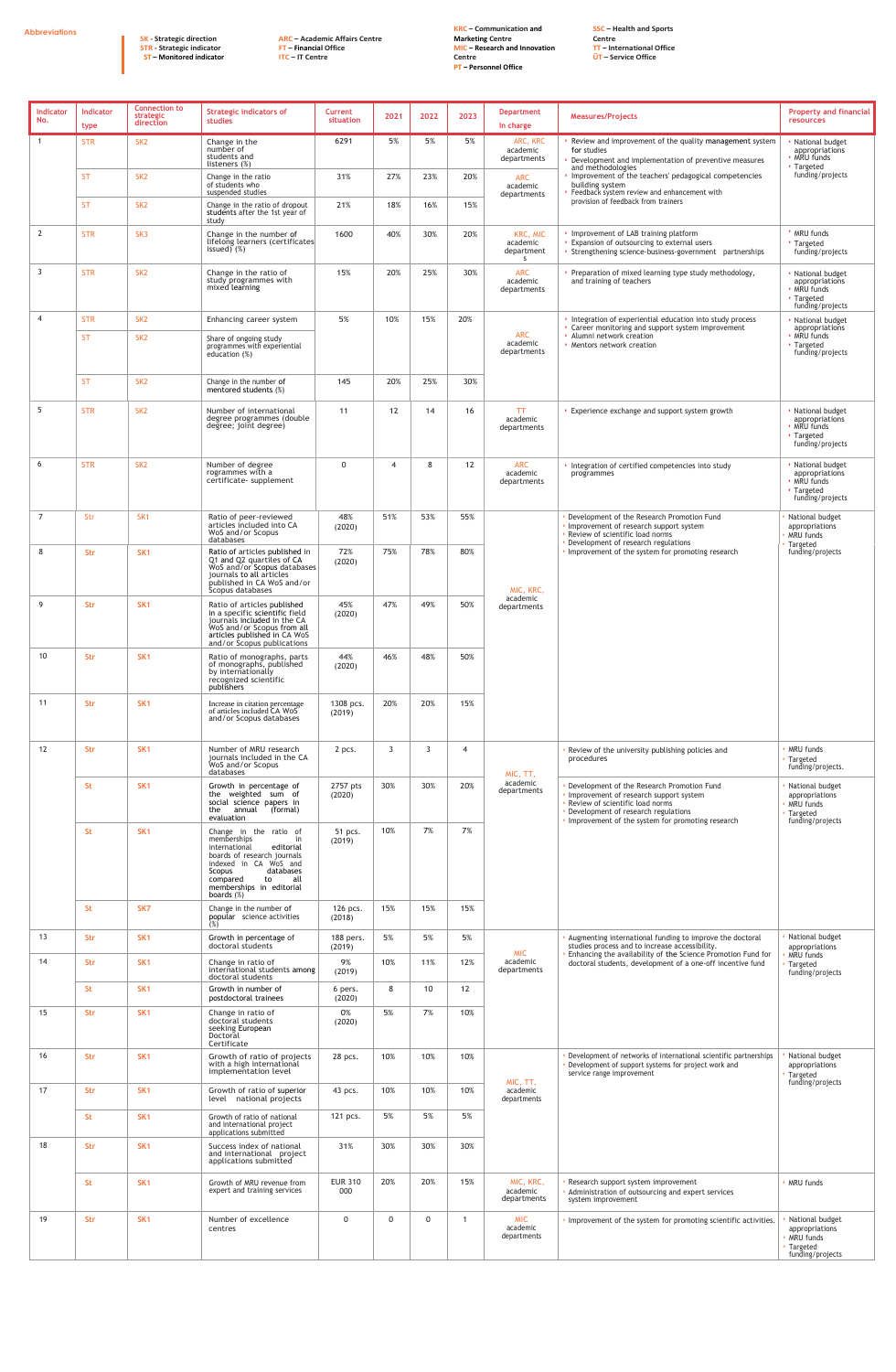**Abbreviations ARC – Centre for Academic Affairs**

**FT - Financial Service SK - Strategic direction** **STR - Strategic indicator**

**ITC – Information Technology Centre**

**KRC – Communication and Marketing Centre**

**SSC – Health and Sports Centre TT – Internationalization Service MIC – Research and Innovation Centre**

**PT – Personnel Office ST – Monitored indicator**

**ŪT – Technical service**



| Indicator<br>No. | Indica-<br>tor type | <b>Connection to</b><br>strategic<br>direction | <b>Strategic indicators of</b><br>internationalization                                                                                                                                                                    | <b>Current</b><br>situation                                                               | 2021           | 2022  | 2023           | <b>Departm</b><br>ent in<br>charge            | Measures/projects                                                                                                                                                                                                                                                                                                                  | <b>Property and financial</b><br><b>resources</b>                                                               |
|------------------|---------------------|------------------------------------------------|---------------------------------------------------------------------------------------------------------------------------------------------------------------------------------------------------------------------------|-------------------------------------------------------------------------------------------|----------------|-------|----------------|-----------------------------------------------|------------------------------------------------------------------------------------------------------------------------------------------------------------------------------------------------------------------------------------------------------------------------------------------------------------------------------------|-----------------------------------------------------------------------------------------------------------------|
| 20               | Str                 | SK4                                            | International students<br>ratio in total students<br>number $(\%)$<br>degree students                                                                                                                                     | 8,6%<br>505<br>$(2020-10-01)$                                                             | 9%             | 9,5%  | 10%            | KRC, TT,<br>academic<br>departments           | · Internationalization promotion plan                                                                                                                                                                                                                                                                                              | · National budget<br>appropriations<br>MRU funds<br>Targeted                                                    |
|                  | <b>St</b>           | SK4                                            | Ratio of foreign citizens (%)                                                                                                                                                                                             | 8,6%                                                                                      | 9%             | 9,5%  | 10%            |                                               |                                                                                                                                                                                                                                                                                                                                    | funding/projects<br>National budget<br>appropriations<br>· MRU funds<br><b>' Targeted</b><br>funding/projects   |
|                  | <b>St</b>           | SK4                                            | Aliens under special<br>protection programme<br>(refugees, etc.) number<br>(units)                                                                                                                                        | $\overline{7}$                                                                            | 8              | 10    | 12             |                                               |                                                                                                                                                                                                                                                                                                                                    | · National budget<br>appropriations<br>• MRU funds<br>· Targeted<br>funding/projects                            |
|                  | <b>St</b>           | SK4                                            | Expatriate Lithuanians and<br>Lithuanian residents abroad                                                                                                                                                                 | $\overline{2}$                                                                            | $\overline{4}$ | 8     | 10             |                                               |                                                                                                                                                                                                                                                                                                                                    | National budget<br>appropriations<br>MRU funds<br><b>' Targeted</b>                                             |
|                  | <b>St</b>           | SK4                                            | EU citizens' or<br>permanent<br>residents' ratio in<br>total international<br>students' number<br>(%)                                                                                                                     | 18,8%                                                                                     | 9%             | 19,5% | 20%            |                                               |                                                                                                                                                                                                                                                                                                                                    | funding/projects<br>· National budget<br>appropriations<br>· MRU funds<br><b>· Targeted</b><br>funding/projects |
| 21               | Str                 | SK4                                            | Number of<br>incoming students<br>for part-time<br>studies (exchange<br>programmes).<br>Ratio in total<br>number of<br>students /or<br>change in number<br>(%)                                                            | 244                                                                                       | 10%            | 5%    | 5%             | TT <sub>1</sub><br>academic<br>departments    | · Internationalization promotion plan                                                                                                                                                                                                                                                                                              | National budget<br>appropriations                                                                               |
| 22               | <b>Str</b>          | SK4                                            | Number of out-going<br>students for part-time<br>studies (study load at<br>or above 15 study<br>credits) from total<br>students (%)                                                                                       | 2,24%                                                                                     | 2,7%           | 3,2%  | 4%             | <b>TT</b><br>academic<br>departments          | Internationalization promotion plan<br>Improvement of student mobility organization<br>procedures<br>· Student Mobility Promotion Fund<br>Building mobility windows in study programmes<br>· Mandatory international practices (where appropriate)<br>Development of a database of international practice                          | · MRU funds                                                                                                     |
|                  | <b>Str</b>          | SK4                                            | First cycle studies                                                                                                                                                                                                       | 1,72%<br>41/2372                                                                          | 2,4%           | 3,2%  | 4%             |                                               | venues/development of a system<br>• Internationalization promotion plan                                                                                                                                                                                                                                                            | · National budget<br>appropriations<br>· MRU funds<br>• Targeted<br>funding/projects                            |
|                  | <b>Str</b>          | SK4                                            | Second cycle studies                                                                                                                                                                                                      | 1,72%<br>41/2372                                                                          | 2,4%           | 3,2%  | 4%             |                                               | • Internationalization promotion plan                                                                                                                                                                                                                                                                                              | · National budget<br>appropriations<br>· MRU funds<br>• Targeted<br>funding/projects                            |
| 23               | <b>Str</b>          | SK4                                            | International teachers or<br>researchers ratio to the<br>total number of academic<br>staff $(\%)$                                                                                                                         |                                                                                           |                |       |                |                                               | • Internationalization promotion plan                                                                                                                                                                                                                                                                                              | · National budget<br>appropriations<br>· MRU funds<br>• Targeted<br>funding/projects                            |
|                  | <b>Str</b>          | SK4                                            | Ratio of international<br>teachers or researchers<br>visiting for a 3-month and<br>longer period (under<br>employment, services or<br>other contracts) to the<br>total number of academic<br>staff $(\%)$                 | 6,4%<br>26/406<br>$(2020-12-01)$                                                          | 6,7%           | 7,6%  | 8,0%           | TT,<br>academic<br>department<br><sub>S</sub> | • Internationalization promotion plan                                                                                                                                                                                                                                                                                              | · National budget<br>appropriations<br>· MRU funds<br>• Targeted<br>funding/projects                            |
|                  | <b>Str</b>          | SK4                                            | Ratio of international<br>trainers or researchers<br>visiting for a shorter than 3-<br>month period under<br>exchange programmes or<br>traineeships to the total<br>number of academic staff                              | 8,8%<br>39 (2020)                                                                         | 10%            | 15%   | 20%            | TT, MIC,<br>academic<br>departments           | • Internationalization promotion plan                                                                                                                                                                                                                                                                                              | · National budget<br>appropriations<br>· MRU funds<br>• Targeted<br>funding/projects                            |
| 24               | <b>Str</b>          | SK4                                            | (%)<br>Ratio of teachers or<br>researchers visiting<br>higher education or<br>research institutions<br>abroad to the total<br>number of academic<br><b>taff</b>                                                           | 9,3%<br>38/406<br>$(2020-12-01)$                                                          | 10%            | 15%   | 20%            | TT,<br>academic<br>departments                | • Internationalization promotion plan<br>. Improvement of teaching visit and traineeship<br>arrangements                                                                                                                                                                                                                           | • National budget<br>appropriations<br>· MRU funds<br>• Targeted<br>funding/projects                            |
| 25               | <b>Str</b>          | SK4                                            | Number of active<br>international partnerships<br>International<br>institutional<br>partnerships in which<br>the University or<br>individual academic<br>units are actively<br>involved (networks,<br>associations, etc.) | 15                                                                                        | 16%            | 16%   | 16%            | TT.<br>academic<br>departments                |                                                                                                                                                                                                                                                                                                                                    | National budget<br>appropriations<br>MRU funds<br><b>' Targeted</b><br>funding/projects                         |
| 26               | <b>Str</b>          | SK4                                            | International<br>academic<br>partnerships:                                                                                                                                                                                |                                                                                           |                |       |                | TT, MIC,<br>academic<br>departments           |                                                                                                                                                                                                                                                                                                                                    | · National budget<br>appropriations<br>MRU funds<br><b>' Targeted</b><br>funding/projects                       |
|                  | <b>St</b>           | SK4                                            | Number of active<br>scientific<br>partnerships                                                                                                                                                                            | 50 institutions<br>with 3 or more<br>joint Scopus<br>publications with<br>MRU (2016-2020) | 55             | 60    | 65             | Library, MIC,<br>academic<br>departments      | · Internationalization promotion plan<br>• Development of the Research Promotion Fund (support<br>for joint publications in co-authorship with foreign<br>partners).<br>Improvement of the research support system.<br>• Development of research regulations<br>. Improvement of the system for promoting scientific<br>activities | · National budget<br>appropriations<br>· MRU funds<br>• Targeted<br>funding/projects                            |
|                  | <b>St</b>           | SK4                                            | Study partnerships<br>(joint and double<br>degree<br>programmes,<br>Cotutelle,<br>summer schools,<br>etc.) number                                                                                                         | 14                                                                                        | 22             | 26    | 30             | TT, MIC,<br>academic<br>departments           | Exchange of experience and improvement of the<br>support system.                                                                                                                                                                                                                                                                   | · National budget<br>appropriations<br>• MRU funds<br>• Targeted<br>funding/projects                            |
|                  | <b>St</b>           | SK4                                            | Bilateral agreements<br>with universities from<br>third countries (i.e.<br>measured by at least<br>3 joint activities over<br>$a$ 3-year period)                                                                          | 20                                                                                        | 22             | 26    | 30             | TT, MIC,<br>academic<br>departments           | • Internationalization promotion plan                                                                                                                                                                                                                                                                                              | · National budget<br>appropriations<br>• MRU funds<br><b>· Targeted</b><br>funding/projects                     |
| 27               | <b>St</b>           | <b>SK7, SK4</b>                                | Number of study fields in<br>QS subject rating                                                                                                                                                                            | -1                                                                                        | $\overline{2}$ | 3     | $\overline{4}$ |                                               | • Internationalization promotion plan                                                                                                                                                                                                                                                                                              | · National budget<br>appropriations<br>· MRU funds<br>• Targeted<br>funding/projects                            |
| 28               | <b>Str</b>          | SK4                                            | Participation in European<br>University Alliances                                                                                                                                                                         | $\mathbf{0}$                                                                              | -1             |       |                |                                               | • Internationalization promotion plan                                                                                                                                                                                                                                                                                              | · National budget<br>appropriations<br>· MRU funds<br>• Targeted<br>funding/projects                            |
| 29               | <b>Str</b>          | SK4                                            | Change in the number of<br>foreign citizens study<br>applications (%)                                                                                                                                                     | 998                                                                                       | 25%            | 35%   | 35%            | KRC, TT<br>academic<br>departments            | · An integrated campaign plan, market-relevant tools<br>and actions developed for each hosting season.                                                                                                                                                                                                                             | · National budget<br>appropriations<br>• MRU funds<br>• Targeted<br>funding/projects                            |
| 30               | Str                 | SK7                                            | University Reputation Index<br> L(T)                                                                                                                                                                                      | 69                                                                                        | 73             | 77    | 83             | KRC, ARC,<br>academic<br>departments          | . Monitoring and analysis of communication.<br>. Monitoring of nps (customer recommendation index) and<br>student NPS/satisfaction indicators.<br>. Integrated campaign plan, market-relevant tools and<br>actions.<br>. Annual survey of the reputation index.                                                                    | · National budget<br>appropriations<br>• MRU funds<br>• Targeted<br>funding/projects                            |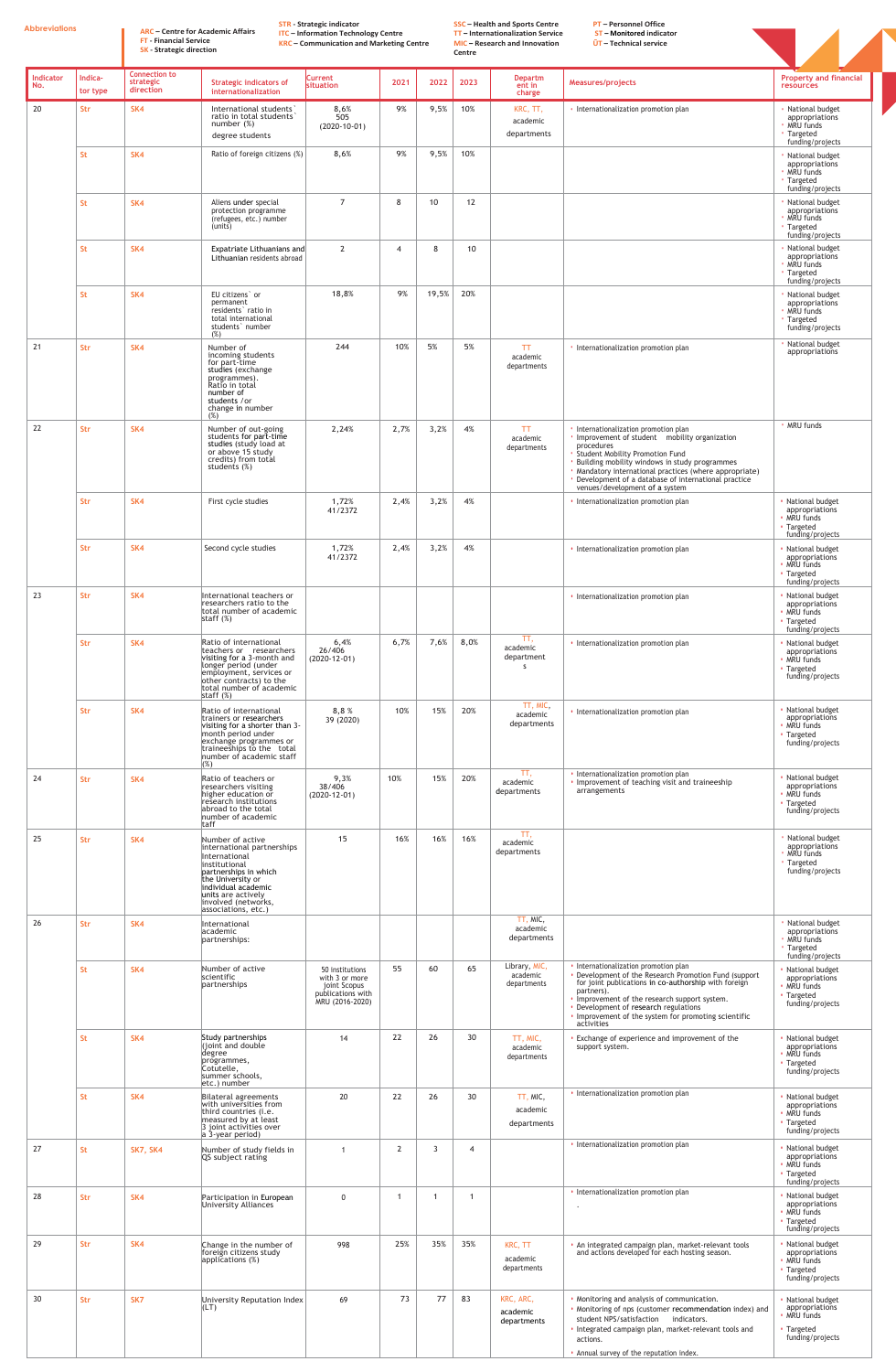**Abbreviations ARC – Centre for Academic Affairs FT - Financial Service SK - Strategic direction**

**STR - Strategic indicator ITC – Information Technology Centre KRC – Communication and Marketing Centre** **SSC – Health and Sports Centre TT – Internationalization Service MIC – Research and Innovation Centre**

**PT – Personnel Office** 

**ST – Monitored indicator ŪT – Technical Service**

| Indicator<br>l No. | Indica-<br>tor type | <b>Connection</b><br>to strategic<br>direction | Strategic indicators for the<br>well-being of employees                                                                                                                                                                                      | <b>Current</b><br>situation                                                                                                                                     | 2021                                                                                                                                                                                                                                                                                                                | 2022                                                                                                                                                                                                                                         | 2023                                                                                                     | Department in-<br>charge                      | Measures/projects                                                                                                                                | <b>Property and financial</b><br><b>resources</b>                                                                     |
|--------------------|---------------------|------------------------------------------------|----------------------------------------------------------------------------------------------------------------------------------------------------------------------------------------------------------------------------------------------|-----------------------------------------------------------------------------------------------------------------------------------------------------------------|---------------------------------------------------------------------------------------------------------------------------------------------------------------------------------------------------------------------------------------------------------------------------------------------------------------------|----------------------------------------------------------------------------------------------------------------------------------------------------------------------------------------------------------------------------------------------|----------------------------------------------------------------------------------------------------------|-----------------------------------------------|--------------------------------------------------------------------------------------------------------------------------------------------------|-----------------------------------------------------------------------------------------------------------------------|
| 31                 | Str                 | SK <sub>5</sub>                                | Change<br>in<br>remuneration fund (%)                                                                                                                                                                                                        | labor EUR 8826 000                                                                                                                                              | 5%                                                                                                                                                                                                                                                                                                                  | 5%                                                                                                                                                                                                                                           | 5%                                                                                                       | FT.                                           | Strategic planning, implementation of<br>management measures                                                                                     | National budget<br>appropriations<br>MRU funds                                                                        |
| 32                 | Str                 | SK <sub>5</sub>                                | Change in the employee<br>training fund $(\%)$                                                                                                                                                                                               | EUR 10 000                                                                                                                                                      | 10%                                                                                                                                                                                                                                                                                                                 | 10%                                                                                                                                                                                                                                          | 10%                                                                                                      | <b>FT</b>                                     | Strategic planning, implementation of<br>management measures                                                                                     | National budget<br>appropriations<br>Own fund                                                                         |
| 33                 | Str                 | SK <sub>5</sub>                                | Establishment<br>of<br>$a$  -<br>motivational system for<br>employees                                                                                                                                                                        |                                                                                                                                                                 | The needs<br>of<br>employees are<br>clarified,<br>directions for the<br>development of<br>motivational<br>measures<br>are<br>established,<br>the<br>plan for<br>the<br>establishment of<br>the motivational<br>is<br>system<br>established                                                                          | Implementation of<br>motivational<br>the<br>system plan                                                                                                                                                                                      | Implementation<br>of<br>motivational<br>system plan                                                      | PT<br>the Chief Executive<br>of Public Health | Strategic planning, implementation of<br>management measures                                                                                     | National budget<br>appropriations<br>MRU funds<br>Targeted<br>funding/projects                                        |
| 34                 | Str                 | SK <sub>5</sub>                                | Establishment<br>0f<br>an∣∙<br>satisfaction<br>employees<br>conditions<br>with work<br>monitoring system<br>and<br>implementation<br>0f<br>measures developed on its<br>basis to improve employee<br>satisfaction with working<br>conditions |                                                                                                                                                                 | A questionnaire is<br>created to assess<br>employee<br>satisfaction with<br>working conditions,<br>a study is carried<br>out                                                                                                                                                                                        | On the basis of the<br>study, measures to<br>improve employee<br>satisfaction with   working conditions<br>working conditions $ $ are implemented,<br>are developed and<br>implemented, and<br>continuous<br>monitoring<br>is<br>carried out | Measures<br>to<br>improve employee<br>satisfaction with<br>continuous<br>monitoring<br>is<br>carried out | PT                                            | · Strategic planning, implementation of<br>management measures                                                                                   | National budget<br>appropriations<br>MRU funds<br><b>Targeted</b><br>funding/projects                                 |
| 35                 | <b>Str</b>          | SK <sub>5</sub>                                | Ratio of community<br>members involved in<br>health and healthy<br>lifestyle activities (%)                                                                                                                                                  |                                                                                                                                                                 | 10%                                                                                                                                                                                                                                                                                                                 | 14%                                                                                                                                                                                                                                          | 17%                                                                                                      | <b>SSC</b>                                    | • Increasing the diversity and attractiveness of<br>sports and wellness activities and<br>disseminating information about healthy<br>lifestyles. | National budget<br>appropriations<br>MRU funds<br>Targeted<br>funding/projects                                        |
| 36                 | Str                 | SK <sub>6</sub>                                | Share of "green" energy<br>generated from total<br>energy consumption at<br>the<br>University<br>kWh)<br>(1, 125, 000)                                                                                                                       |                                                                                                                                                                 | 4%                                                                                                                                                                                                                                                                                                                  | 6%                                                                                                                                                                                                                                           | 8%                                                                                                       | ŪT                                            | Submission of applications under the<br>climate change programme and other<br>measures, implementation of measures.                              | budget<br>National<br>appropriations<br>MRU funds<br>• Targeted<br>funding/projects                                   |
| 37                 | Str                 | SK <sub>6</sub>                                | higher energy $25,7%$<br>Ratio of<br>efficiency<br>renovated property area<br>managed by the University<br>to total managed area<br>$(61, 846.30 \text{ m}^2)$ (%)                                                                           | compatible $(15,894 \text{ m}^2)$                                                                                                                               | 31,7%                                                                                                                                                                                                                                                                                                               | 45,7%                                                                                                                                                                                                                                        | 47,9%                                                                                                    | ŪT                                            | Participation<br>in<br>efficiency<br>energy<br>improvement programmes for public<br>buildings, execution of rnovation works.                     | National budget<br>appropriations<br>MRU funds<br>Targeted<br>funding/projects                                        |
| 38                 | Str                 | SK <sub>6</sub>                                | improved $16%$<br>Ratio<br>of<br>(renovated) student home $(3,334 \text{ m}^2)$<br>premises to the total area<br>of the student residence<br>$(20,838.50 \text{ m}^2)$ (%)                                                                   |                                                                                                                                                                 | 38 %                                                                                                                                                                                                                                                                                                                | 58 %                                                                                                                                                                                                                                         | 93 %                                                                                                     | <b>OT</b>                                     | Strategic planning, implementation of<br>measures.                                                                                               | National budget<br>appropriations<br>· MRU funds                                                                      |
| 39                 | Str                 | SK <sub>6</sub>                                | Installation<br>or<br>refurbishment<br>of<br>spaces (premises) for<br>intercultural integration<br>and personal expression<br>(co-unit)                                                                                                      | Currently, there<br>are no such<br>spaces (rooms)                                                                                                               | $\overline{2}$                                                                                                                                                                                                                                                                                                      | 6                                                                                                                                                                                                                                            | 10                                                                                                       | ŪT                                            | Strategic planning, implementation of<br>measures.                                                                                               | Social partners and<br>MRU funds                                                                                      |
| 40                 | Str                 | SK <sub>6</sub>                                | Creation of creative spaces<br>equipped with advanced IT Currently,<br>tools (co-unit)                                                                                                                                                       | there are<br>no such<br>spaces                                                                                                                                  | $\overline{3}$                                                                                                                                                                                                                                                                                                      | 5                                                                                                                                                                                                                                            | $\overline{7}$                                                                                           | Itc                                           | Strategic planning, implementation of<br>measures.                                                                                               | National<br>budget<br>appropriations<br>· MRU funds<br>· Targeted<br>funding/projects                                 |
| 41                 | Str                 | SK <sub>6</sub>                                | Upgrading<br>of<br>$\overline{\mathsf{I}}$<br>infrastructure<br>and<br>work<br>computer<br>equipment (year of<br>operation)                                                                                                                  | Average<br>service life of<br>equipment - 8<br>vears                                                                                                            | 7,3                                                                                                                                                                                                                                                                                                                 | 6,7                                                                                                                                                                                                                                          | 6,1                                                                                                      | ltc                                           | Strategic planning, implementation of<br>measures.                                                                                               | National budget<br>appropriations<br>MRU funds<br>Targeted<br>funding/projects                                        |
|                    | St                  | SK <sub>6</sub>                                | of<br>Purchase<br>a<br>new<br>University data cache and<br>data transfer                                                                                                                                                                     | Currently, the<br>capacity of<br>the university<br>tanks<br>is l<br>insufficient                                                                                | Purchase of cache                                                                                                                                                                                                                                                                                                   | Data<br>migration                                                                                                                                                                                                                            | $\blacksquare$                                                                                           | ltc                                           | Strategic planning, implementation of<br>measures.                                                                                               | National budget<br>appropriations<br>MRU funds<br>· Targeted<br>funding/projects                                      |
|                    | St                  | SK <sub>6</sub>                                | Introduction of a new<br>personnel<br>management<br>remuneration<br>and<br>system (%)                                                                                                                                                        | The system<br>is currently<br>outdated                                                                                                                          | 60%                                                                                                                                                                                                                                                                                                                 | 40%                                                                                                                                                                                                                                          |                                                                                                          | ltc                                           | Strategic planning, implementation of<br>measures.                                                                                               | MRU funds                                                                                                             |
|                    | St                  | SK <sub>6</sub>                                | Development of computer<br>networks                                                                                                                                                                                                          | $(Wi-Fi)$<br>The<br>network<br>infrastructure<br>currently<br>is<br>out of date.<br>University<br>firewall does<br>meet<br>not<br>cybersecurity<br>requirements | Full Wi-Fi network<br>renovation<br>Didlaukio str. 57,<br>partial<br>Wi-Fi<br>network<br>renovation<br>Didlaukio str. 86.<br>Renewal of the<br>university firewall                                                                                                                                                  | Renovation of the $\vert$ -<br>Wi-Fi network in<br>the<br>central<br>palace, the rest<br>and leisure areas<br>of the University                                                                                                              |                                                                                                          | ltc                                           | Strategic planning, implementation of<br>measures.                                                                                               | National budget<br>appropriations<br>· MRU funds<br><b>Targeted</b><br>funding/projects                               |
| 42                 | St<br>Str           | SK <sub>6</sub><br>SK <sub>6</sub>             | Development of information<br>systems<br>Infrastructure managed<br>on the principles of<br>smart building                                                                                                                                    | It is planned<br>to expand the<br>functions of<br>the<br>information<br>systems<br>currently used<br>the<br>at<br>University                                    | Extension of DVS<br>licenses,<br>implementation of<br>project<br>management<br>module,<br>institutional<br>cache upgrade and<br><b>CRIS</b><br>implementation,<br>student<br>acceptance<br>module<br>improvement,<br>Alumni application<br>implementation<br>Smart building<br>studio,<br>smart<br>building systems | Implementation of<br>part of the systems of part of the                                                                                                                                                                                      | Implementation<br>systems                                                                                | ltc<br><b>ŪT</b>                              | Strategic<br>planning,<br>management<br>implementation.<br>Strategic planning, implementation of<br>management measures.                         | National budget<br>appropriations<br>MRU funds<br>• Targeted<br>funding/projects<br>National budget<br>appropriations |
|                    |                     |                                                |                                                                                                                                                                                                                                              |                                                                                                                                                                 | implementation<br>plan and tools                                                                                                                                                                                                                                                                                    |                                                                                                                                                                                                                                              |                                                                                                          |                                               |                                                                                                                                                  | • Targeted<br>funding/projects                                                                                        |